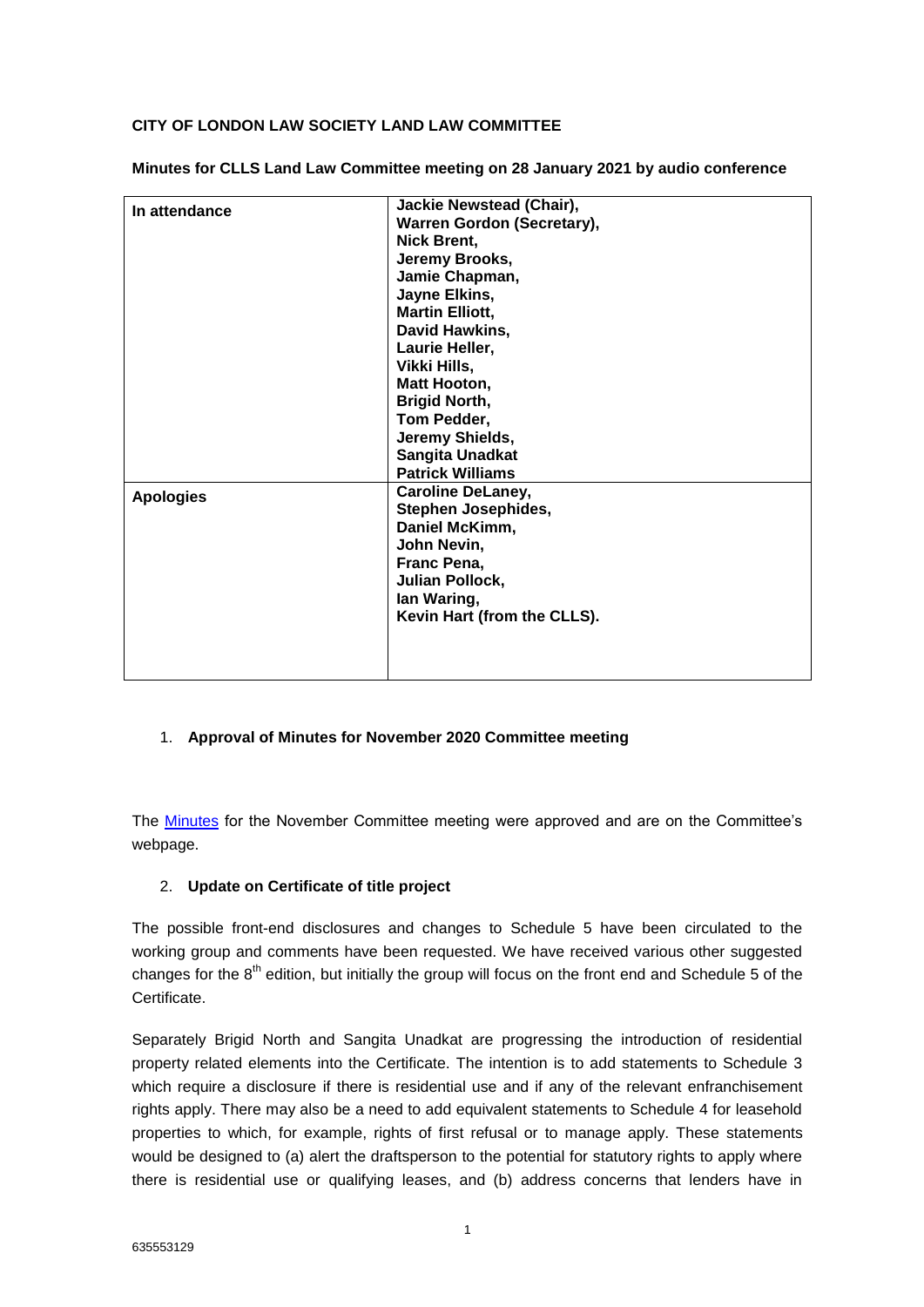respect of the various statutory rights that may apply in mixed use properties. Consideration is also being given to how to address residential Letting Documents.

The CLLS Construction Law Committee will be discussing the construction section of the Certificate of title with a view to identifying the appropriate content and format for construction disclosure within Certificates of title. This is expected to pick up on a number of the principles contained within their guidance for borrower reporting on construction documents, which they have also been working on recently.

# 3. **Preliminary discussion on project to create a note analysing turnover lease provisions and issues**

As agreed at the last Committee meeting, the primary purpose of this project is not to produce another standard turnover provision, but instead to produce a note highlighting points to watch on turnover rent drafting (including points that have been increasingly sought by tenants during the pandemic and/or as a result of insolvency situations) and what types of provisions are out there and where examples can be found. Drafting may follow in due course if the working group considers this will assist.

Laurie Heller circulated a questionnaire to elicit members' experiences of turnover rent drafting and welcomed responses. **Action point: Please respond to Laurie with comments.**

There was a discussion of key points that members have encountered in relation to turnover drafting in recent times.

The spate of CVAs in recent years has seen many turnover rent arrangements imposed on landlords. Turnover rents are not just confined to retail, hospitality and leisure but also in other sectors. EBITDA arrangements are rarely used (except in a hotel context) and cause issues with reconciliations.

Should the turnover rent be limited to when the original tenant occupies and not extend to any assignee or undertenant? Many are personal arrangements. What is the mix of market-based rent and turnover rent? To what extent are on-line sales, the return of items purchased on-line and "click & collect" accounted for in the turnover definition? It can be difficult for landlords to police what tenants are doing turnover-wise and transparency is key. Should the turnover rent cease or how should it be calculated if the tenant breaches the keep open covenant? There is a danger for landlords of their properties becoming merely showrooms, with little or no turnover actually being generated from them, which will undermine the turnover rent. Should GDPR provisions be included in view of the involvement of sensitive data?

## 4. **Impact of Brexit on property documents**

While Brexit will predominantly impact on such areas as procurement and environment law, it may require certain, in the main minor, changes to real estate documentation. Possibly the most important change is to ensure that the drafting provides for English courts to have exclusive (as opposed to non-exclusive) jurisdiction. Exclusive jurisdiction provides the greatest certainly and is likely to continue to be enforceable across the EU under the Hague Convention.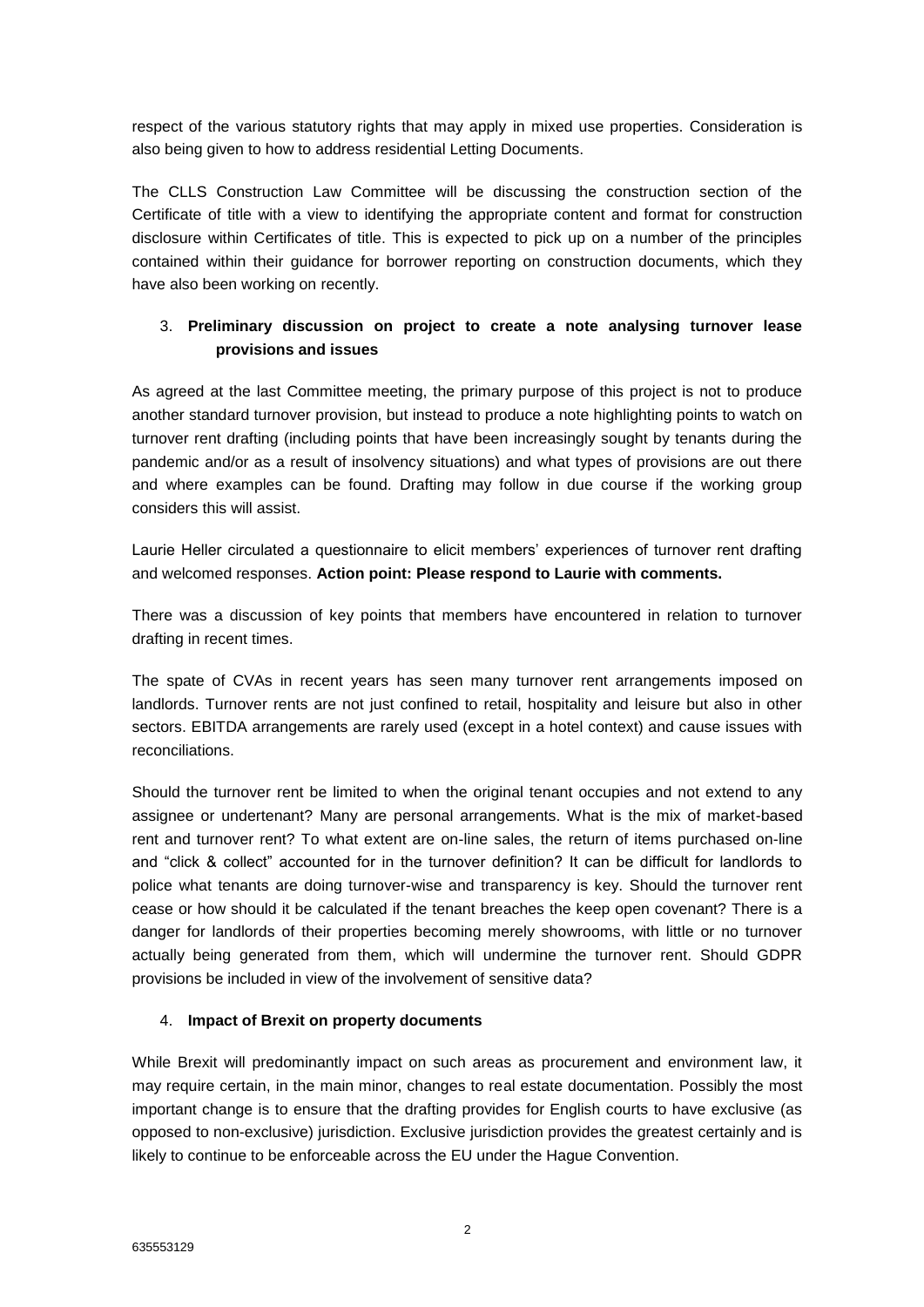Consideration should be given to replacing other European references in real estate documents such as in interpretation, environmental and VAT provisions. The Committee's Property Management Agreement has European references in the context of GDPR and possible changes are being considered.

Also in licences to alter, agreements for lease and development agreements, members have encountered amendments by which parties have to act reasonably and give extensions if there are delays for example due to a shortage of supplies because of Brexit. This may be covered in any event by existing time extension provisions. Also be careful of ultimate longstop dates and whether they remain appropriate in the light of delays due to Brexit. These are similar points to those encountered for COVID.

## 5. **Decision in Rights Community Action case on judicial review of planning changes including changes to the Use Classes Order**

The judicial review claim was dismissed by the High Court, but the Court granted permission to apply for judicial review on certain grounds. Rights Community Action intend to appeal, but the timing for the appeal is uncertain. In view of this, referring in new leases to a use class of the Use Classes Order as at 31 August 2020 (rather than the revised Use Classes) continues to be a sensible way to proceed for the moment. The Model Commercial Leases are adopting this approach.

#### 6. **Law Society's Q&A on e-signatures and Mercury**

The [Q&A](https://eur02.safelinks.protection.outlook.com/?url=https%3A%2F%2Fwww.lawsociety.org.uk%2Ftopics%2Fbusiness-management%2Fqa-on-how-to-use-electronic-signatures-and-complete-virtual-executions&data=04%7C01%7CWarren.Gordon%40cms-cmno.com%7Ceea75412b3044d4724b508d8c825c828%7C8ddab29711af4f76b704c18a1d2b702f%7C0%7C0%7C637479411913652739%7CUnknown%7CTWFpbGZsb3d8eyJWIjoiMC4wLjAwMDAiLCJQIjoiV2luMzIiLCJBTiI6Ik1haWwiLCJXVCI6Mn0%3D%7C1000&sdata=pfqN4bq5acHnHrS3FuLxmSjRS5jikEyJBQi2RNAk4vA%3D&reserved=0) was drafted by a working group of the Law Society's Company Law Committee and focuses on electronic signatures in commercial law matters. It is a companion to the Law Society's (and CLLS's) earlier practice notes on execution by virtual means (Mercury signatures) and execution using an electronic signature.

It represents the views of the Company Law Committee as to general practice in commercial and contract law and provides extremely helpful answers to important questions (reiterating many points from the earlier practice notes), but it does not focus on the specific requirements of registries such as HM Land Registry. Among the answers of interest are the following.

The answer to question 9 confirms the statement in the 2016 electronic signatures practice note that, although not supported by legal authority, execution in accordance with section 44(2) of the Companies Act 2006 can be achieved by each of two authorised signatories (such as directors) signing the deed (using an electronic signature or another acceptable method) in counterpart (but not where a company seal is affixed). The answer to question 11 confirms that signing using a combination of execution methods is permitted, provided that each party uses a valid signature method, and signing in counterpart may facilitate this. And the answer to question 15 confirms, in the context of Mercury signatures and perhaps going beyond what the earlier Mercury practice note stated, that an additional "soft copy" PDF original can be compiled from the Mercurycompliant final document and signed signature page, into which a date can be included using a PDF writer tool or stylus.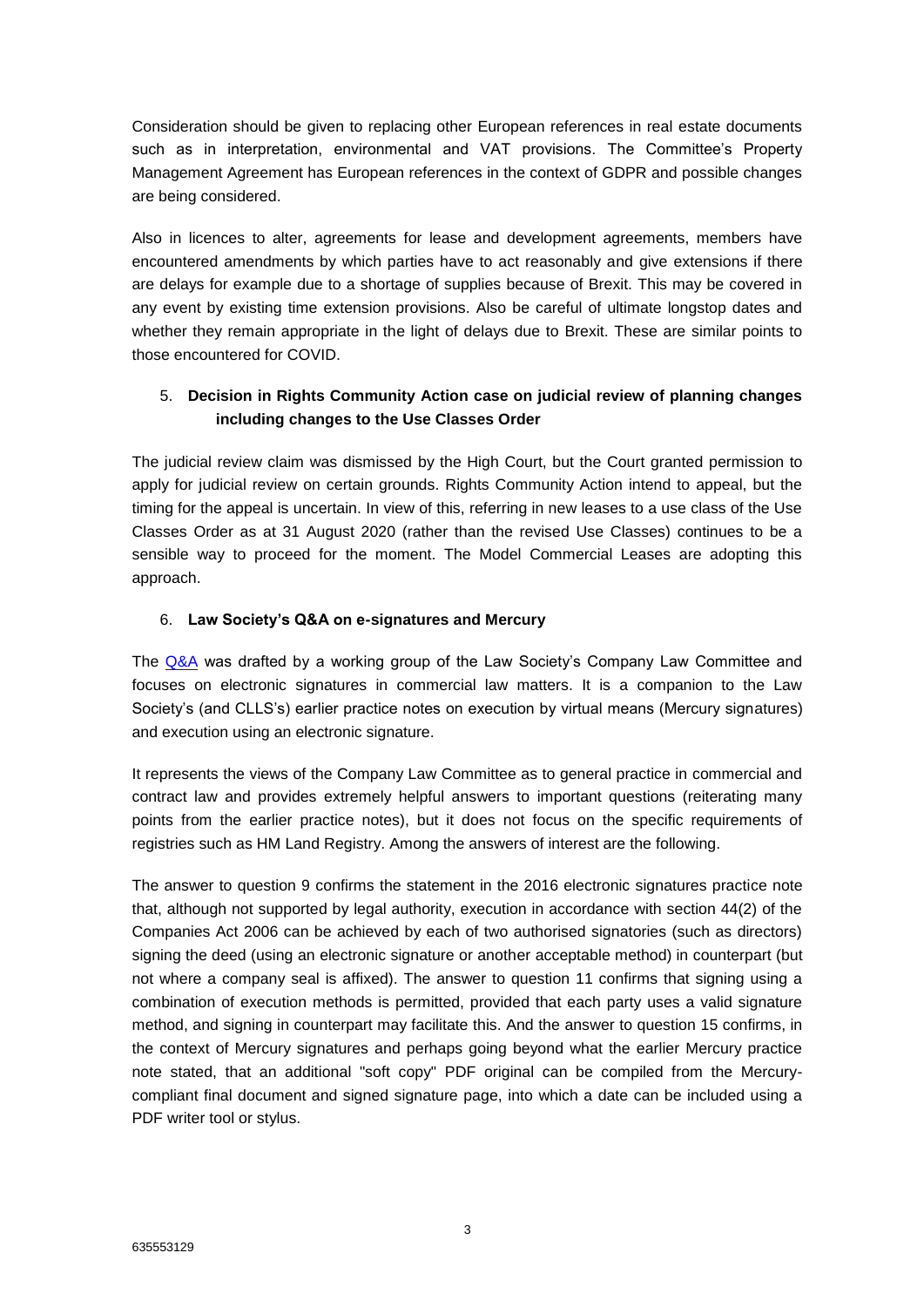In a real estate context, it is worth emphasising again that the information in this Q&A document must be read subject to HM Land Registry's practice requirements where relevant.

#### 7. **Law Commission call for evidence on smart contracts**

On 17 December, the Law Commission published a [call for evidence](https://eur02.safelinks.protection.outlook.com/?url=https:%2F%2Fwww.lawcom.gov.uk%2Flaw-commission-seeks-views-on-smart-contracts%2F%23:~:text%3DThe%2520responses%2520to%2520these%2520questions%2Cscoping%2520study%2520in%2520late%25202021.&data=04%7C01%7CWarren.Gordon%40cms-cmno.com%7Ceea75412b3044d4724b508d8c825c828%7C8ddab29711af4f76b704c18a1d2b702f%7C0%7C0%7C637479411913662695%7CUnknown%7CTWFpbGZsb3d8eyJWIjoiMC4wLjAwMDAiLCJQIjoiV2luMzIiLCJBTiI6Ik1haWwiLCJXVCI6Mn0%3D%7C1000&sdata=V6FogyJ65M9Wj%2B5QNvYnDnymliXIHdKzOzuxiXHWoN4%3D&reserved=0) on smart contracts. By smart contracts, they mean legally binding contracts in which some or all of the terms are recorded in or performed by a computer program deployed on a distributed ledger. Smart contracts may take the form of a natural language contract where performance is automated by computer code, a hybrid contract consisting of natural language and coded terms or a contract which is written wholly in code. Smart contracts are expected to increase efficiency and certainty in business and reduce the need for contracting parties to have to trust each other since the trust resides instead in the code.

The call for evidence covers "What is a smart contract?" Formation of smart contracts; Interpretation of smart contracts; Remedies and smart contracts; Consumers and smart contracts and Jurisdiction. The paper sets out the Law Commission's current understanding of the law and practice, and asks consultees for their views, but it does not make any proposals for law reform. The call for evidence closes on 31 March 2021.

While the Committee is very happy to contribute to a response from another CLLS Committee, it will not provide its own response since the subject matter does not currently impact significantly on the work of Committee members. Members had encountered smart contracts with hotel room/serviced accommodation bookings, but those arrangements are usually short term and real estate lawyers tend not to be involved.

## 8. **Pandemic related property documents**

The Committee noted that documents and drafting (of types discussed at previous Committee meetings) continued to be used to address the problems caused by the pandemic and new lockdowns. It was also noted that the moratorium under the Coronavirus Act 2020 on forfeiture of business leases for non-payment of rent (and restrictions on the use of commercial rent arrears recovery) was extended to 31 March 2021. For residential property, evictions in England will not be enforced until the end of **21 February 2021**, with certain exceptions. The prohibitions on winding up petitions and related protections (also discussed at previous meetings) have been extended to 31 March 2021.

#### 9. **Any further points on undertakings document**

The Committee's form of [undertakings document](https://eur02.safelinks.protection.outlook.com/?url=http%3A%2F%2Fwww.citysolicitors.org.uk%2Fclls%2Fclls-precedent-documents%2Fborrowers-solicitors-undertakings-for-benefit-of-lenders-solicitor-and-security-agent-trustee-re-post-completion-matters%2F&data=04%7C01%7CWarren.Gordon%40cms-cmno.com%7Ceea75412b3044d4724b508d8c825c828%7C8ddab29711af4f76b704c18a1d2b702f%7C0%7C0%7C637479411913662695%7CUnknown%7CTWFpbGZsb3d8eyJWIjoiMC4wLjAwMDAiLCJQIjoiV2luMzIiLCJBTiI6Ik1haWwiLCJXVCI6Mn0%3D%7C1000&sdata=oGeQA7CeyYGk8%2Bp%2F3oMCcpQyZJ%2F5tEFbxa8dleE4bgo%3D&reserved=0) from borrower's solicitors for the benefit of lender's solicitor and security agent/trustee re post-completion matters, has been published and feedback is also welcomed.

An interesting point has been raised as to why the obligation to make the Land Registry application within the priority period is conditional on the borrower's solicitors having received the DS1 in respect of existing charges to be discharged and evidence of identity for unrepresented parties. The point was that from a lender's perspective the borrower's solicitors should be required to make the application within the priority period even if the DS1 and evidence of identity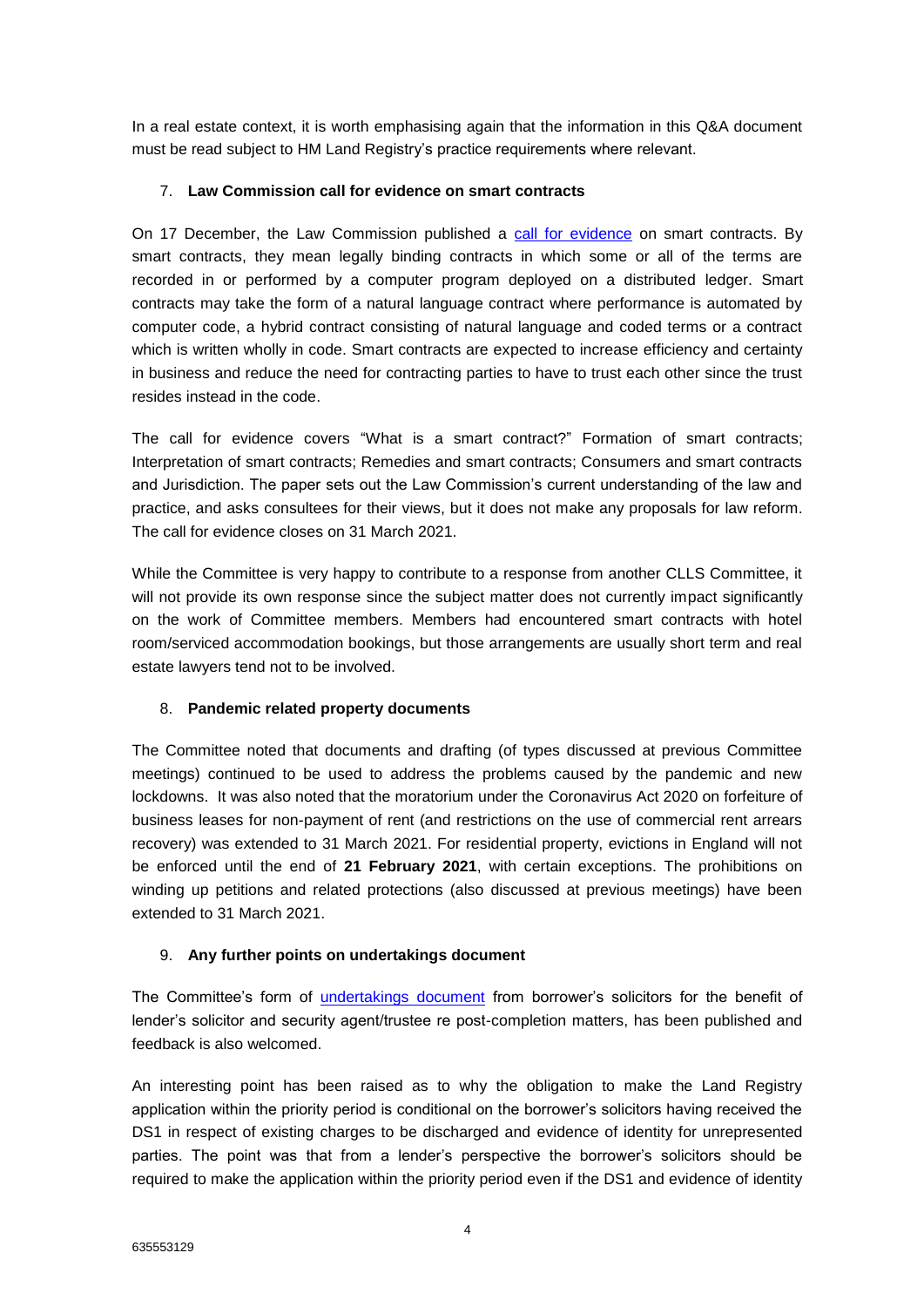have not been received, to protect the lender's priority. **The point will be considered by the drafting sub-group.** 

#### 10. **Government's announcement on residential leasehold reforms**

The Government has now given an initial [statement](https://eur02.safelinks.protection.outlook.com/?url=https%3A%2F%2Fquestions-statements.parliament.uk%2Fwritten-statements%2Fdetail%2F2021-01-11%2FHLWS690&data=04%7C01%7CWarren.Gordon%40cms-cmno.com%7Ceea75412b3044d4724b508d8c825c828%7C8ddab29711af4f76b704c18a1d2b702f%7C0%7C0%7C637479411913672651%7CUnknown%7CTWFpbGZsb3d8eyJWIjoiMC4wLjAwMDAiLCJQIjoiV2luMzIiLCJBTiI6Ik1haWwiLCJXVCI6Mn0%3D%7C1000&sdata=VexN4rkVEDxevLPJxGVsgj7D3gF3xjZkG17PLbNXVKk%3D&reserved=0) in response to certain elements of the Law Commission's proposed reforms on residential leasehold published in July 2020. The Government's response at this stage is brief, showing its current direction of travel. It mainly focuses on the proposals in relation to enfranchisement and lease extension. Key points include marriage value will be abolished; lease extensions for both flats and houses will be for a 990 year term (as opposed to the current considerably shorter terms) all at a zero ground rent; and there is a further commitment by Government to restrict ground rents to zero on all new leases including retirement leasehold properties. Where leaseholders already have a long lease, they will be able to buy out the ground rent without the need to extend the term of the lease. The Government has said that it will translate its proposals into law as soon as possible, starting with legislation to set future ground rents to zero in the upcoming session. The Government will also be establishing a new Commonhold Council as a partnership of industry, leaseholders and Government that will prepare homeowners and the market for the widespread take-up of commonhold. Warren will contact the Law Commission in relation to how the Committee can be involved with the Commonhold Council. Residential leasehold reform will be included as a standing item for future meetings because of the change in this area.

# 11. **Measures to prevent local authorities from using loans from the Public Works Loan Board to buy investment assets primarily for yield**

At the end of November 2020, HM Treasury announced measures (in the form of new lending terms) to prevent local authorities (LAs) in England, Scotland and Wales from using loans from the Public Works Loan Board (PWLB) to buy investment assets primarily for yield. This would not impede LAs' ability to pursue service delivery, housing, and regeneration under the prudential regime. The PWLB will not lend to an LA that plans to buy investment assets primarily for yield anywhere in their capital plans, regardless of whether the transaction would notionally be financed from a source other than the PWLB. The PWLB is the main lender to local government, accounting for around two thirds of LA debt.

If a seller is proposing to sell an investment property to a LA primarily for yield, consideration should be given to asking the LA whether it is using a loan from the PWLB to buy the property and, if it is, clarification should be sought as to the basis for the LA doing so in view of the Government's related measures and guidance. There may be some concern about the impact on the seller if a PWLB loan is used by a LA to buy an investment asset primarily for yield. The Government guidance so far provided suggests that HM Treasury will look to the LA for redress (e.g. return of the loan), although one option is for HM Treasury, where the transaction was in clear breach of the rules etc, to require that the LA agree a plan to unwind the transaction to a reasonable timetable. It is unclear how that would impact on existing contractual obligations with the seller. Even if a PWLB loan is not being used to buy such investment asset, the LA must not refinance it with a PWLB loan. The point must also be considered if acting for a LA on such a transaction.

## 12. **Potential impact of National Security and Investment Bill on property transactions**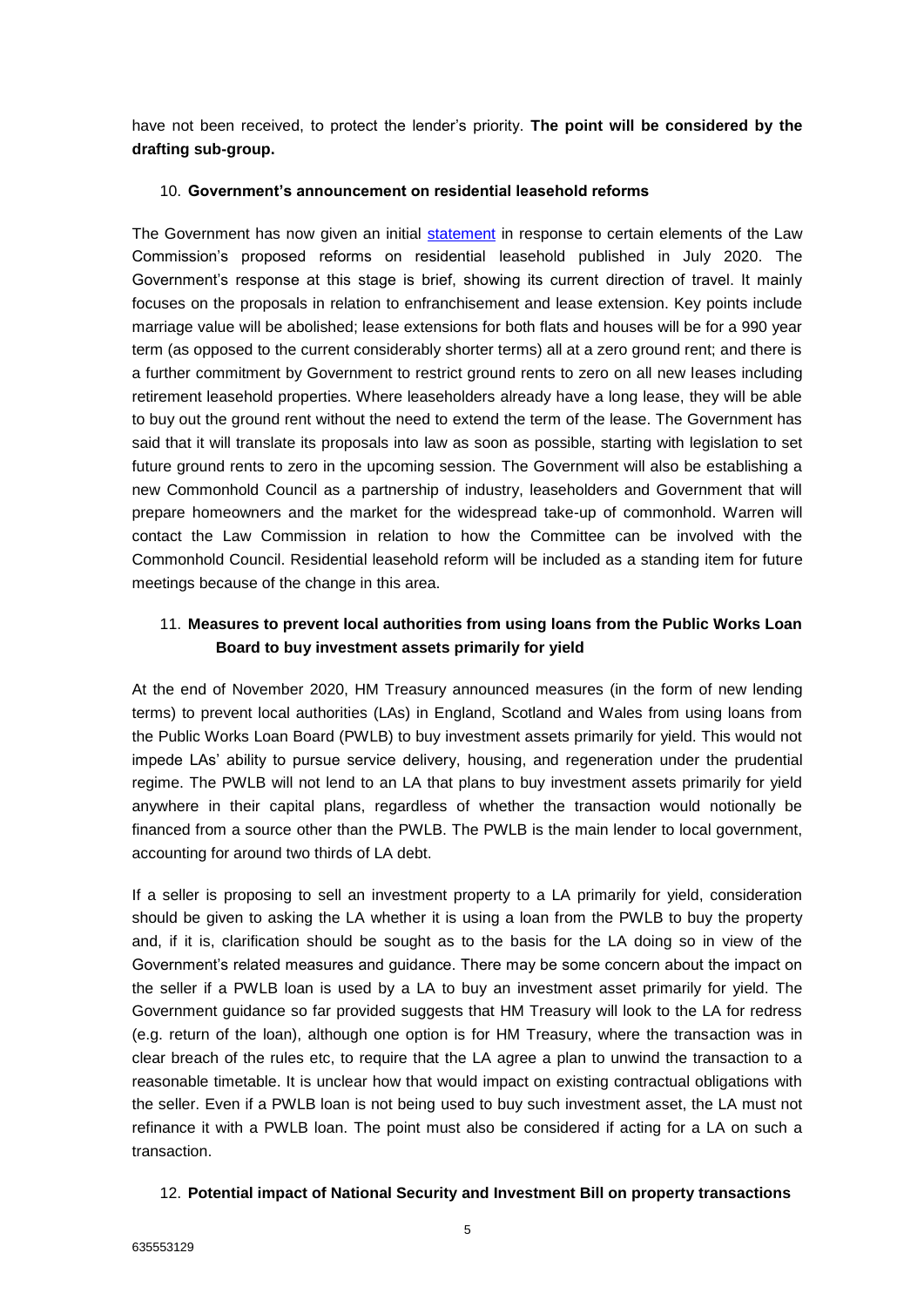Under the National Security and Investment Bill, a new statutory regime is created to enable the Government to scrutinise and intervene in transactions to protect national security. The Secretary of State can "call in" statutorily defined acquisitions of control over qualifying entities and assets, in order to carry out a national security assessment. Proposed acquirers of shares etc. in companies operating in sensitive sectors of the economy will be required to notify and obtain the approval of the Secretary of State before the acquisition is completed. The mandatory notification relate to corporate acquisitions rather than asset acquisitions (such as of land). Voluntary notification is available, for example to avoid a call-in after the event. The call-in power can be exercised after the trigger event has taken place, even if there was no mandatory notification. The Bill includes powers to retrospectively capture any acquisition that takes place after 11 November 2020. The nature of the sensitive sectors was recently consulted on and was proposed to include data infrastructure, energy, telecommunications, transport and defence among other sectors.

The Secretary of State expects to intervene very rarely in asset transactions, but is more likely to intervene where assets are integral to a "core area" entity's activities or, in the case of land, the asset is in a sensitive location.

The sanctions for non-compliance are very serious including the unwinding of transactions, multimillion pound fines and imprisonment of up to 5 years.

The impact on real estate is still being established, but it would seem that for certain corporate and asset deals, this legislation could lead to delays and potentially jeopardise transactions. It may be difficult for example to identify how close to a sensitive site a property needs to be, to be caught by the legislation.

## 13. **Update on publicity of sub-station lease document, rent deposit deed and other CLLS projects; Use of disclaimers for documents on Committee's webpages**

Feedback has been provided on the use of the Committee's sub-station lease document and while it is currently not used that regularly, it is seen as a positive development. There is some interest in having further standard leases and due diligence guidance. **The working group should encourage its members to use the documents themselves. The sub-station lease will also be added to the CLLS Precedents documents section.** 

#### **Other matters will await the March meeting.**

# 14. **Issues to be raised at forthcoming meeting of Chairs of the CLLS Specialist committees**

The Chair will raise the issues of the National Security and Investment Bill and what the CLLS is doing in relation to Brexit. The Chair will report back on what is said.

#### 15. **Reform of RPI delayed**

On 25 November 2020, the UK Government and UK Statistics Authority (UKSA) published their response to the joint consultation on the timing of the reform to the Retail Prices Index (RPI). UKSA previously announced that they wished eventually to bring the methods and data sources of the Consumer Prices Index into RPI, including owner occupiers' housing costs (CPIH).